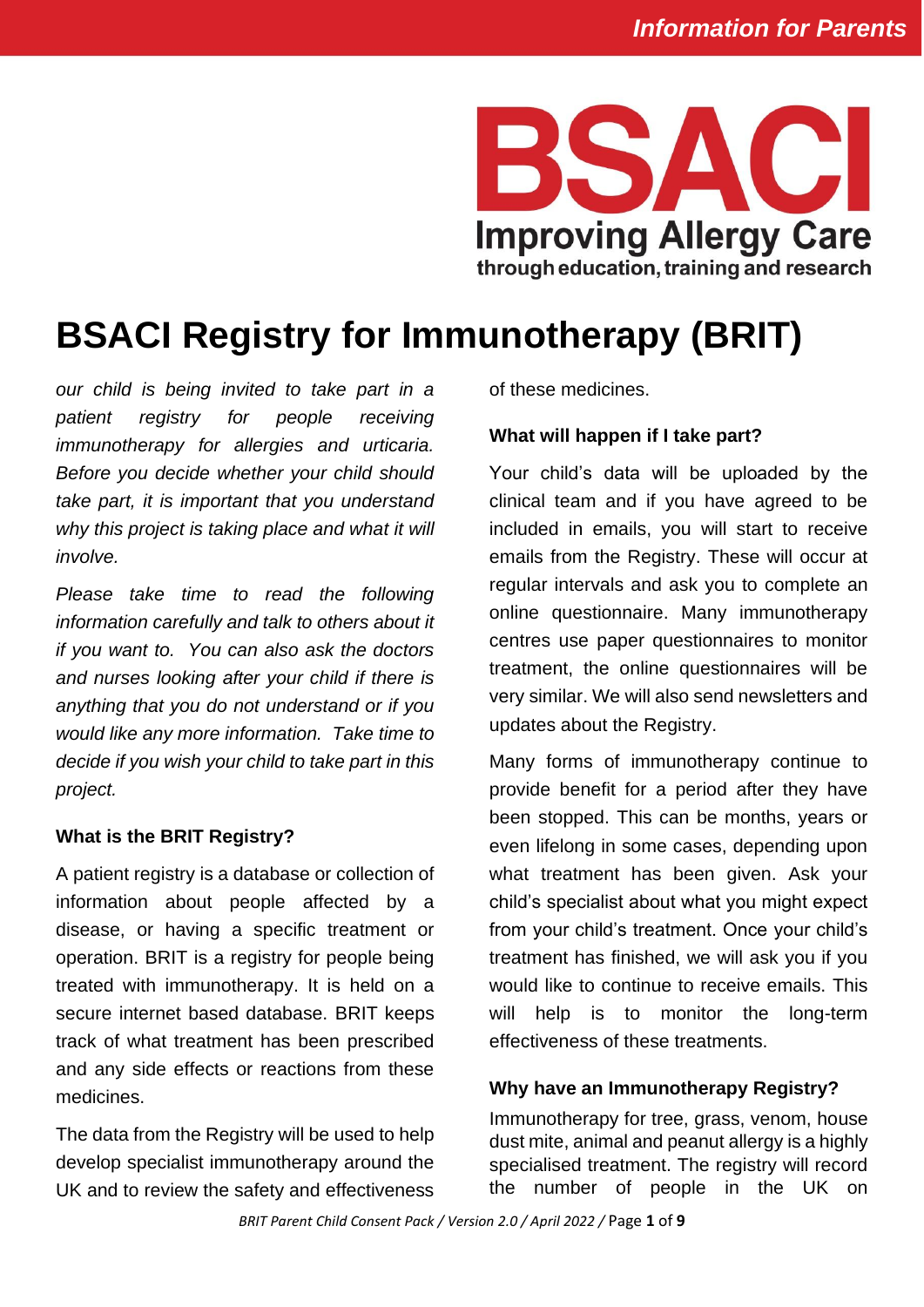immunotherapy and where they are being treated. It will also show how treatments are working and what side effects can be expected.

It will help to provide better care for people with allergies in the future. It will also help your child's consultant to maintain best practice and will show how access to these specialist treatments varies around the country.

# **What information is kept in the Registry?**

The information kept in the Registry is like the information that is recorded during visits to Clinic. It will include information that might identify your child to others. We will ask you to complete a form with these identifiers – so that you know exactly what is being included. It also includes details about allergies, the type of treatment and if the treatment was a success, based on the online questionnaires that you complete. It also lists any side effects from the medication that you or your child's doctor have reported.

# **Do I have to take part?**

It is up to you decide to take part in the Registry. You will be asked to sign a consent form and the personal information that you wish to be included in the Registry. Children under sixteen can countersign their assent to take part. In Scotland children between 12 and 15 will also be asked to sign consent as the law is different in that part of the country. Your child's care will not be affected in any way if you decide not to take part.

# **Can I change my mind later?**

You will be able to opt out of the Registry at any time without giving a reason. Any information held about your child will be removed from the Registry. You are free to opt out of the Registry at any time without giving a

reason. You can also unsubscribe from Registry emails at any time.

If you want to opt out, please contact your child's specialist or email the BRIT administrator at **BRIT@bsaci.org**.

# **Will my information be kept confidential?**

The BSACI is the professional society for Allergy specialists and Clinical Immunologists in the UK. The data on the Registry is owned by BSACI and managed by the Registry Steering Committee, which is made up of specialist doctors and nurses and patient representatives from the Anaphylaxis Campaign and Allergy UK.

BSACI control the data and most analysis will be undertaken by specialists of the Registry Steering Committee. Only anonymous data will be downloaded for analysis by the RSC.

All the information in the Registry is held on secure internet servers behind an NHS firewall. It is managed in accordance with relevant data protection laws and ethical principles. The Registry is managed by Dendrite Clinical Systems.

Only a few people will have access to the identifiable information stored about your child in this Registry. Your child's consultant specialist and their clinical team will have access to the personal information stored about your child, so that they can easily update their records and see how treatment is working.

A very small number of experienced administration staff at BSACI (these are referred to as 'trusted third parties') will also be able to see Your child's personal information. This is to enable the information to be updated or deleted if you want to opt out, and to keep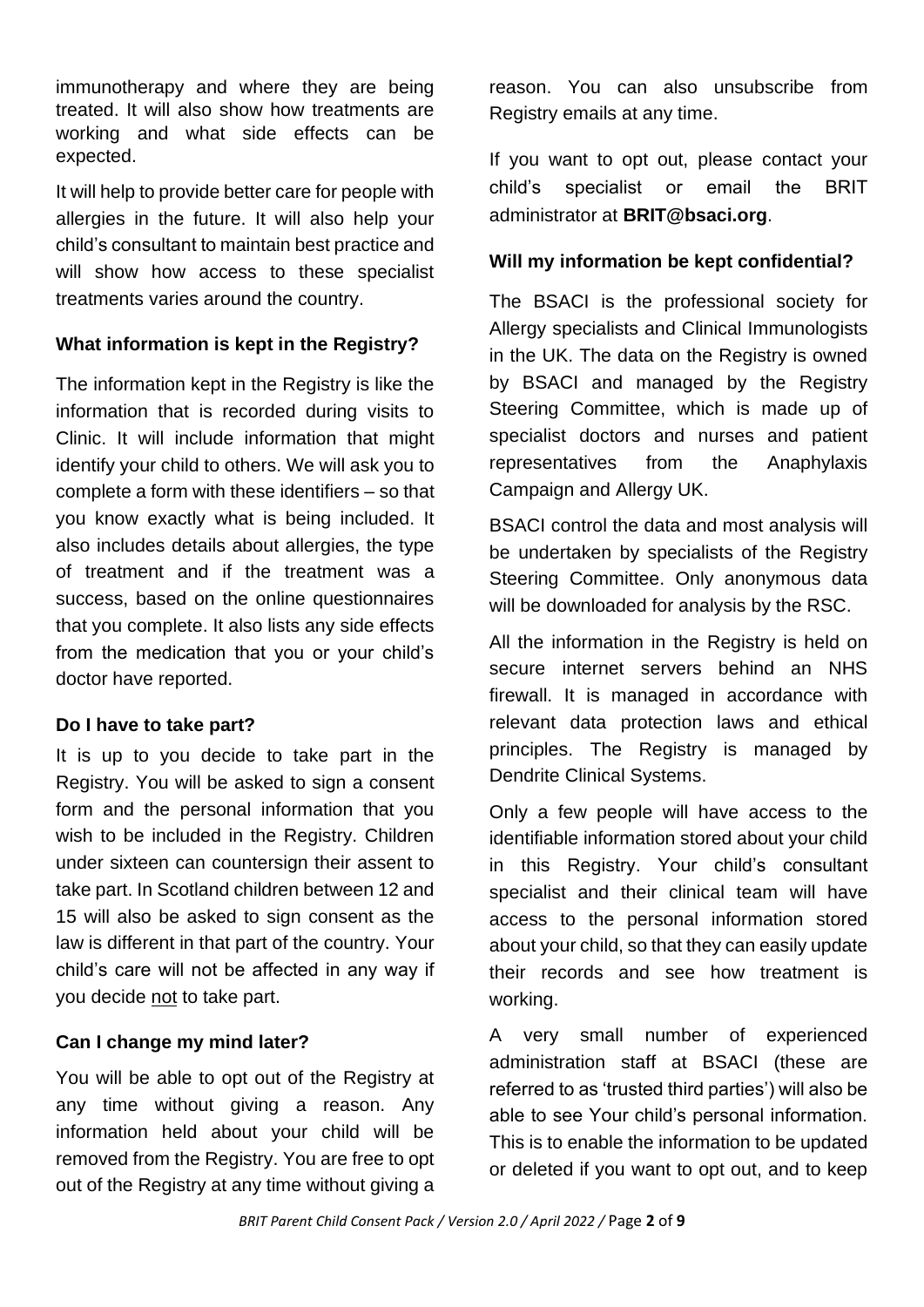the system maintained in accordance with data protection laws.

Each Registry participant will be given a unique number which does not identify them to others. This number will be used when the Registry data is analysed by the BSACI.

The Registry has been paid for by some of the companies who provide immunotherapy treatments but they do not control or own the data.

Further information about how we handle your personal information is available in our **Privacy Notice**. Ask your consultant specialist for a copy or contact the Registry.

# **What will happen to the data?**

Other researchers in the UK and abroad may also request to use this important dataset. The RSC will review requests by other researchers and pharmaceutical companies to use the data collected by the Registry. Only anonymous data will be downloaded for these purposes.

Thank you for taking time to read this information sheet and for considering taking part in the Registry.

If you have any questions or require any further information, please talk to a member of the care team at your Allergy Clinic.

## **Contact the Registry:**

For queries regarding the registry and its use of your child's data, call or email registry administrator Maria Smith.

**Email:** [brit@bsaci.org](mailto:brit@bsaci.org)

**Phone:** 0207 501 3919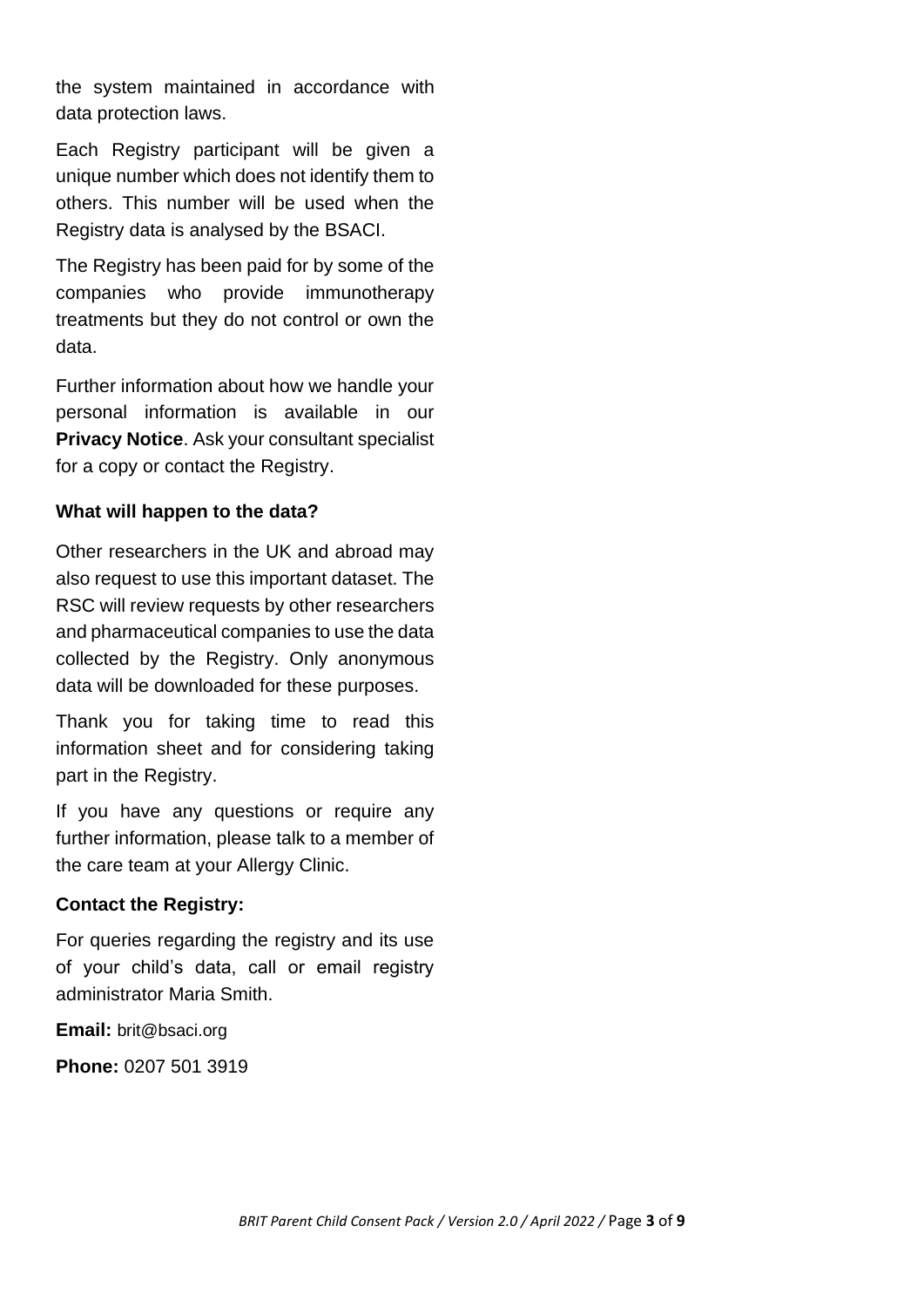*BRIT Parent Child Consent Pack / Version 2.0 / April 2022 /* Page **4** of **9**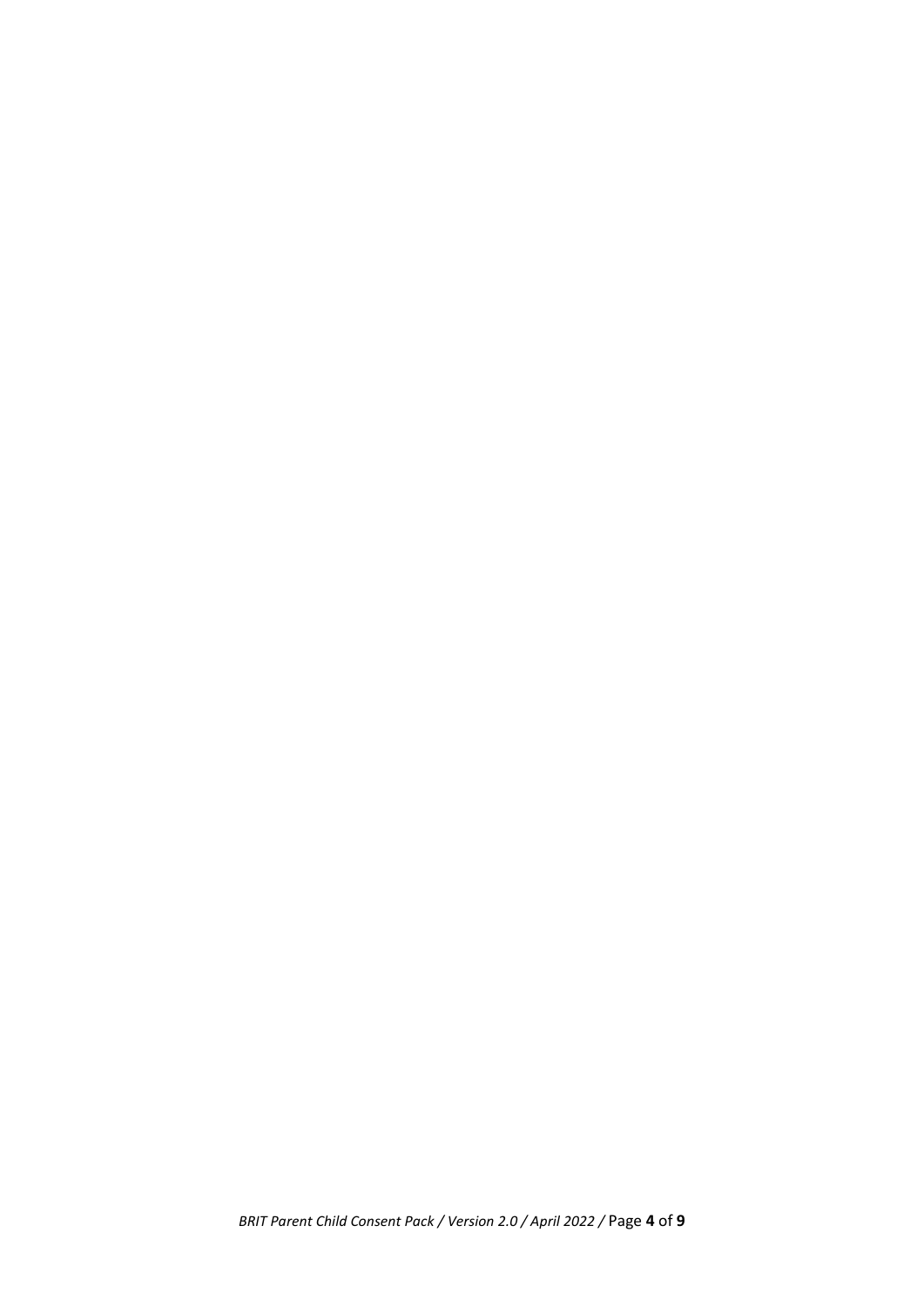

# **Child Participant Registry Consent / Assent Form**

| <b>Statement</b>                                                                                                                                                                                                                                                                                                                                            | <b>Initials</b> |
|-------------------------------------------------------------------------------------------------------------------------------------------------------------------------------------------------------------------------------------------------------------------------------------------------------------------------------------------------------------|-----------------|
| I confirm that I have read and understand the Registry participant information sheet dated<br>1st October 2018 (Version 1.0). I have had the opportunity to consider the information,<br>ask questions and have had these answered satisfactorily.                                                                                                          |                 |
| I understand that my child's participation is voluntary and that they/I are free to withdraw<br>at any time, without giving any reason, without their medical care or legal rights being<br>affected. If they/I withdraw their consent their data will be removed from the Registry                                                                         |                 |
| I understand that information about my child collected from their medical notes and the<br>registry may be looked at by a small number of responsible individuals from the NHS<br>Trust / Private Hospital or the regulatory authorities. I give permission for these<br>individuals to have access to their records.                                       |                 |
| I have completed a Participant Identifiers Form (Version 1.1 Dated 16th October 2018). I<br>agree to this personal identifiable information being held by the registry. (You can also<br>choose not to provide this information if you prefer.)                                                                                                             |                 |
| If my child changes consultant or hospital during treatment I agree to the transfer of their<br>registry data to the new consultant. (The record will still be visible to the previous<br>consultant but will only be active for the new consultant and their team.)                                                                                        |                 |
| I understand that non-identifiable information collected about me may be used to support<br>other research in the future and may be shared anonymously with the regulatory<br>authorities and the pharmaceutical company that holds the Marketing Authorisation for<br>the UK in the event of an adverse reaction, or with researchers in the UK or abroad. |                 |
| I agree for the Registry to contact me to                                                                                                                                                                                                                                                                                                                   |                 |
| a) see if my treatment is working: Yes $\Box$ / No $\Box$<br>b) send me newsletters and updates about the registry: Yes $\Box$ / No $\Box$                                                                                                                                                                                                                  |                 |
| I agree to take part in this registry.                                                                                                                                                                                                                                                                                                                      |                 |

### **Please sign on reverse.**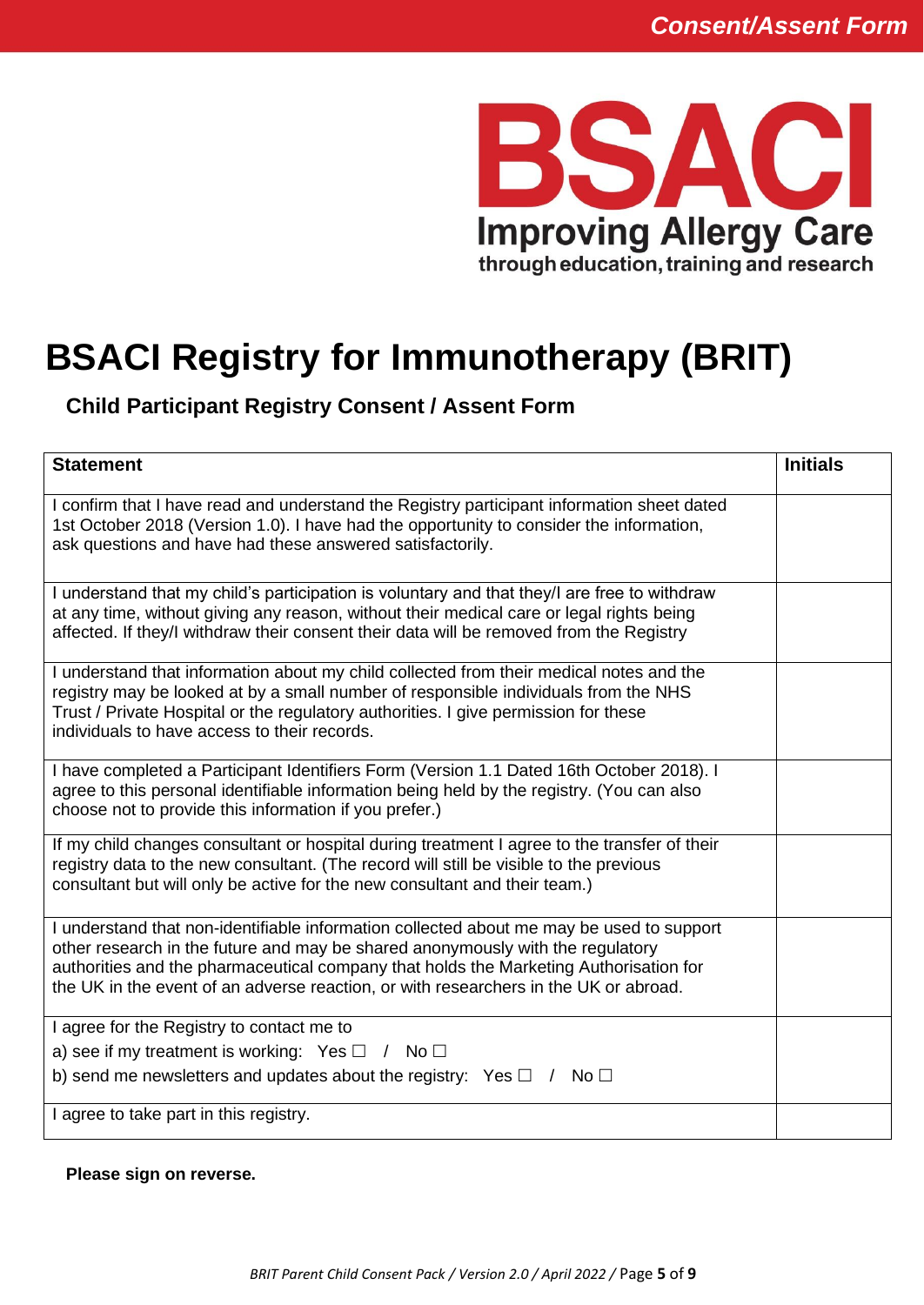# **Parental Consent**

| Name of Patient:               |            |       |
|--------------------------------|------------|-------|
| Name of Parent:                | Signature: | Date: |
| Name of Person Taking Consent: | Signature: | Date: |

# **Child Assent**

| Name of Patient: | Signature: | Date: |
|------------------|------------|-------|
|                  |            |       |

One copy for the Participant, original to be filed in medical notes. BSACI **do not** require a copy of this consent form.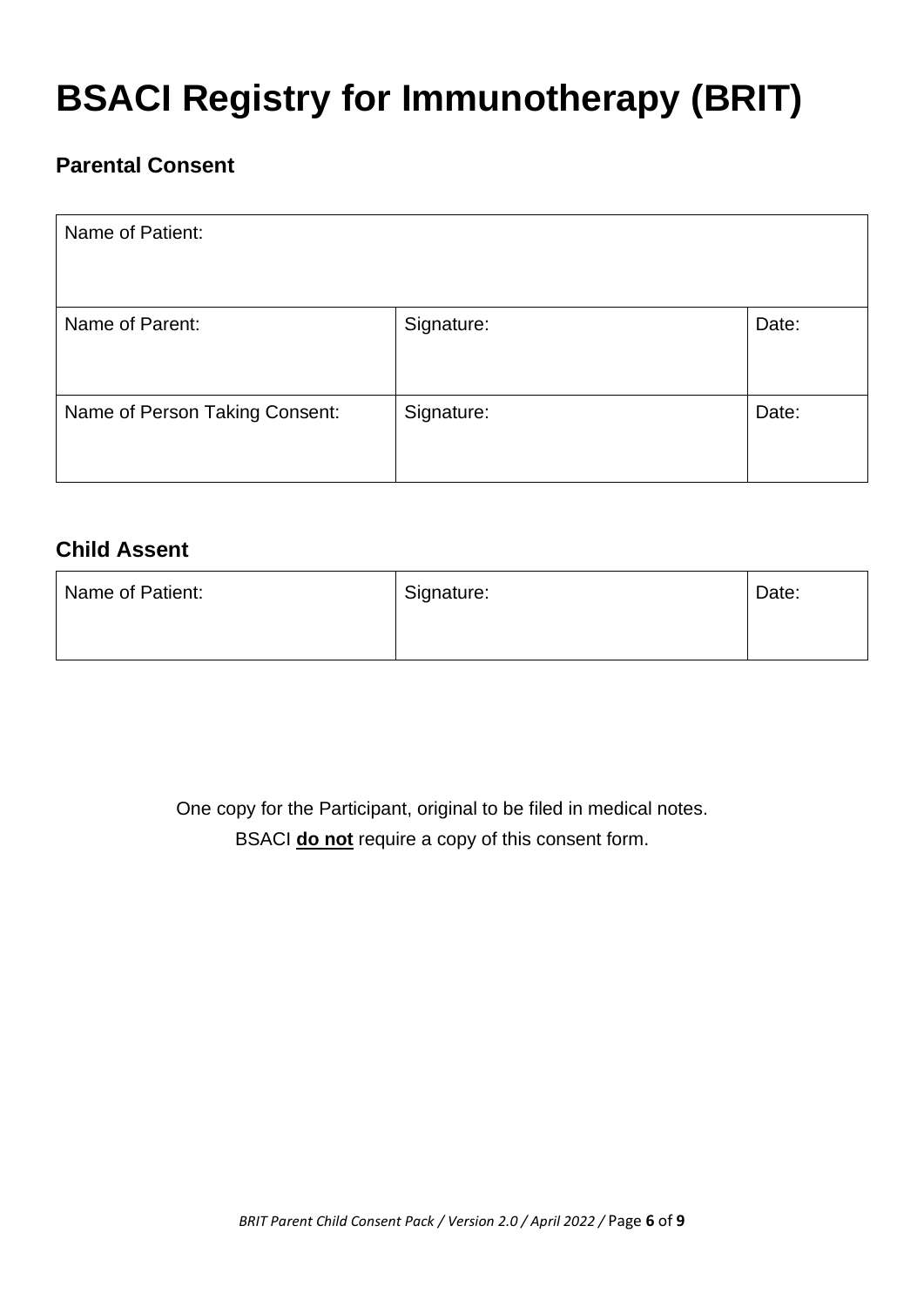

# **Participant Identifiers Form**

To be completed by the participant or their parent / legal representative.

These details will be stored on the registry for access by your consultant and their team.

| First Name:         |  |
|---------------------|--|
| <b>Family Name:</b> |  |
| NHS Number:         |  |

Can we record your NHS number in the registry? Yes  $\Box$  / No  $\Box$ (In Scotland: No need to record CHI number, we can get it from your records)

# **Your Contact Info:**

*We would like to contact you by email and SMS to see how treatment is working. We would also like to send you email updates from the registry so that you can see the work we are doing.*

# **Your Email Address:**

## **Your Phone Number:**

| Can we contact you to ask how your treatment is going? | $Yes \Box$ / $No \Box$ |
|--------------------------------------------------------|------------------------|
| Can we send you newsletters and registry updates?      | $Yes \Box$ / $No \Box$ |

**The following information will be used for analysis by the registry and is optional.**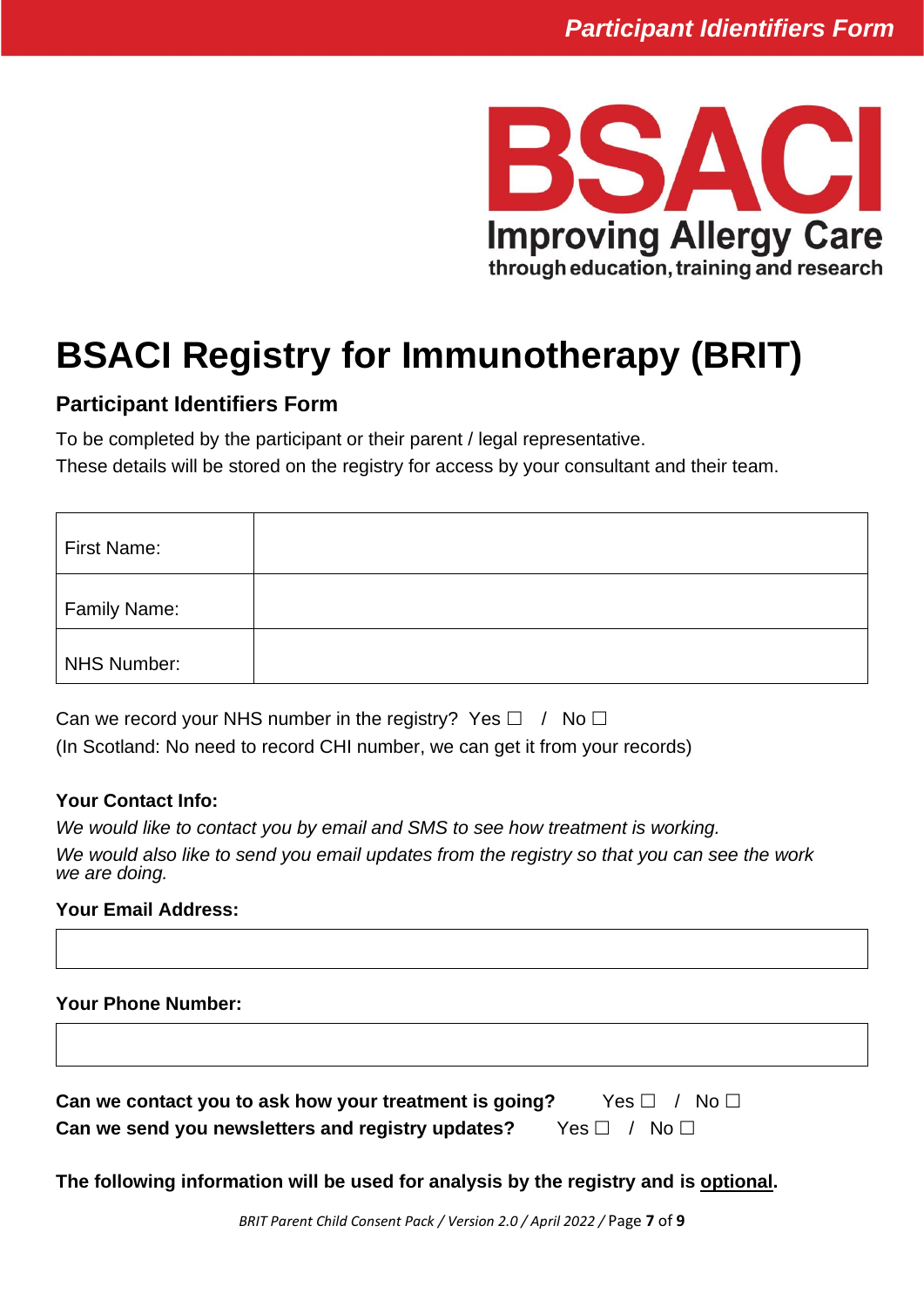*\*DOB will be used to calculate age then removed from database*

Gender:

| Female $\square$ | Male $\square$ | Prefer not to say $\square$ |
|------------------|----------------|-----------------------------|
|                  |                |                             |

Gender Identity:

| Birth L | Non-Birth $\square$ | Prefer not to say $\square$ |
|---------|---------------------|-----------------------------|
|         |                     |                             |

Occupation (if over 16 years old):

Country of Residence:

| England $\square$       | Scotland $\square$                   |
|-------------------------|--------------------------------------|
| Ireland $\square$       | Wales $\square$                      |
| Northern Ireland $\Box$ | Channel Island or Isle of Man $\Box$ |
| Other (please specify): |                                      |
|                         |                                      |

Home Postcode:

*\*Your postcode will be used to calculate the distance from your home to clinic and generate sociodemographic codes. The postcode will then be removed from analysis. You can give only the first part if you prefer, e.g. W2 or SO16.*